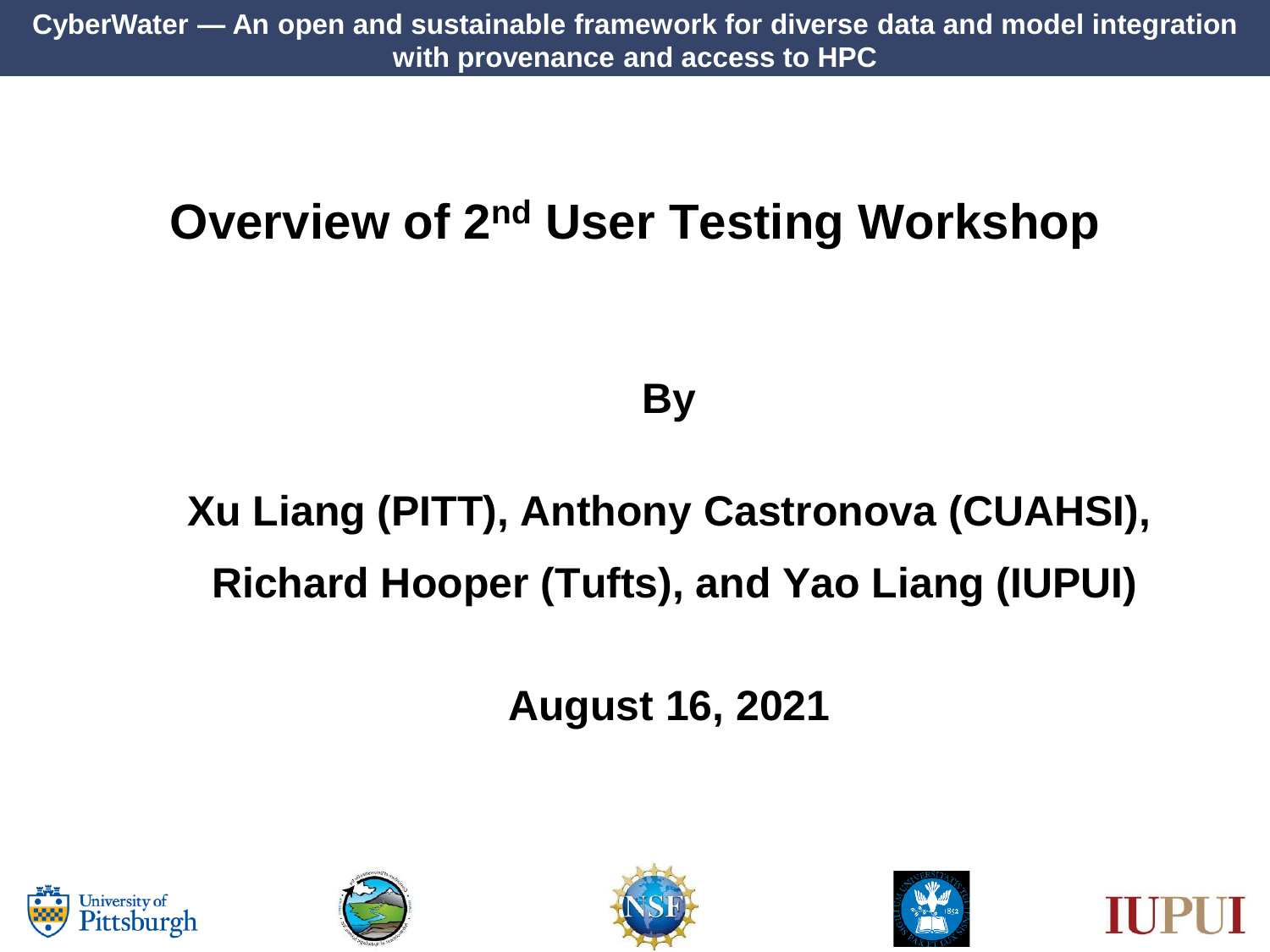# **Goals and tasks of this CyberWater testing Goals:**

- Evaluate CyberWater system from users' view
- Provide us with your comments and feedback at the end

#### **Tasks:**

- Using generic model agent toolkit to integrate a simple onelayer water balance model into CyberWater (Sec. 2, 6 hrs)
- Using model agents (VIC and Routing) to apply VIC+Routing models to any watershed that you choose in U.S. (Sec.3, 4) hrs)
- Accessing HPC from Cyberwater on-demand (Sec. 4, 2 hrs)
- Adding your own model into Cyberwater using generic model agent toolkit (Sec. 5, 8 hrs)







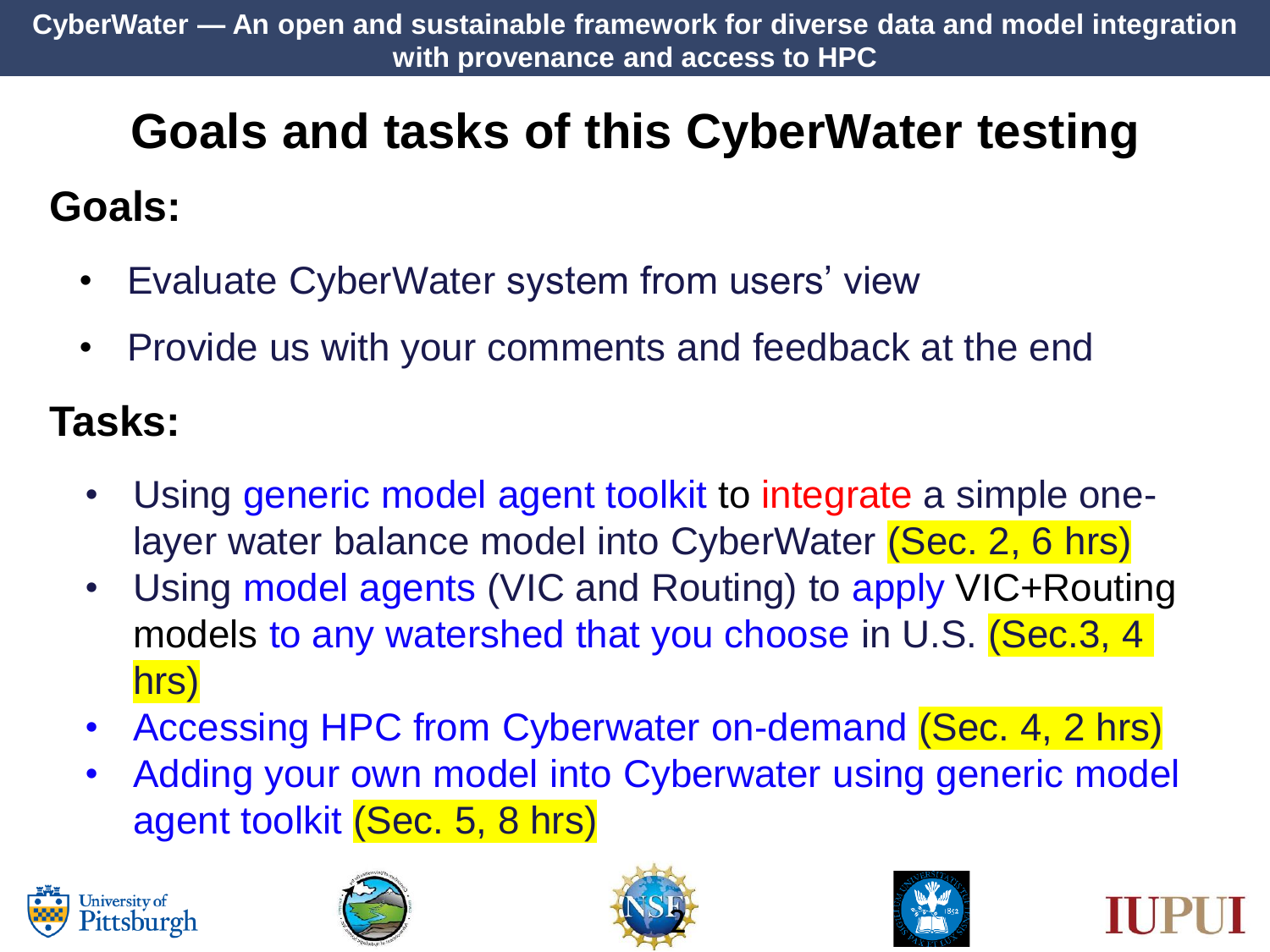## **Main functionalities of CyberWater so far**

- Data agents (e.g., SMAP, MODIS17, GFS, NAM, USGS, etc.)
- Model agents (e.g., VIC, DHSVM, Routing)
- Generic model agent toolkit
- Model coupling
- Integration with GRASS GIS (e.g., re-gridding, watershed delineation, flow path, river network, etc.)
- On-demand access to HPC
- Data fusion using Multiscale Kalman Smoother (MKS) algorithm
- Graphical workflow environment
- Visualization & animation of spatial and temporal data
- **Provenance**



• …





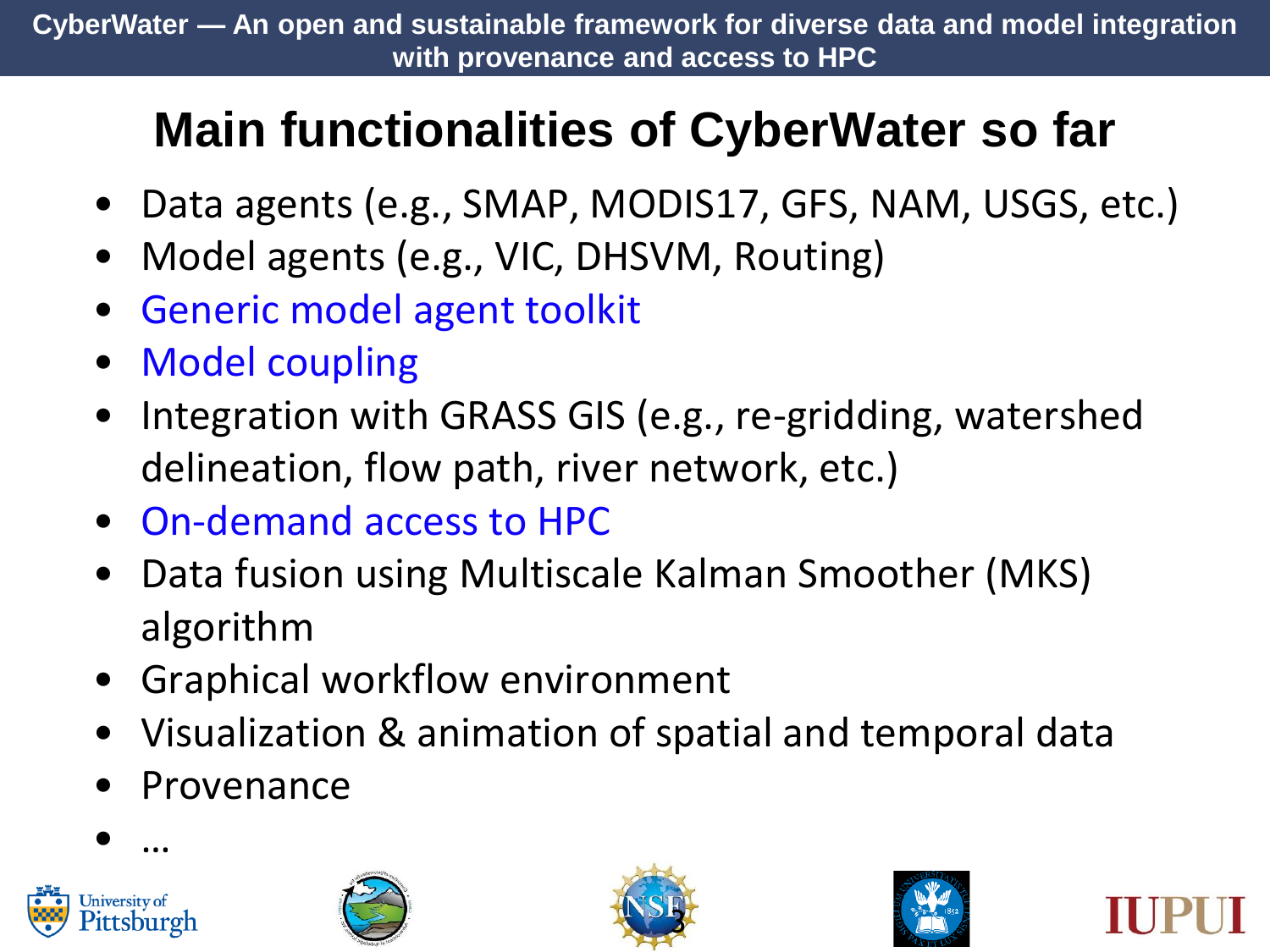### **Timeline of this week**

- Mon. and Tue.: Finish task 1, one-layer model (Sec. 2), and task 2, VIC+Routing at a watershed you choose (Sec. 3)
- Wed.: Reporting your experiences on tasks 1 and 2.
- Wed. and Th.: Finish task 3, accessing HPC from CyberWater (Sec. 4), and task 4, adding your own model to CyberWater using generic model agent toolkit (Sec. 5).
- Fri.: Reporting your experiences on tasks 3 and 4, and conducting the workshop survey









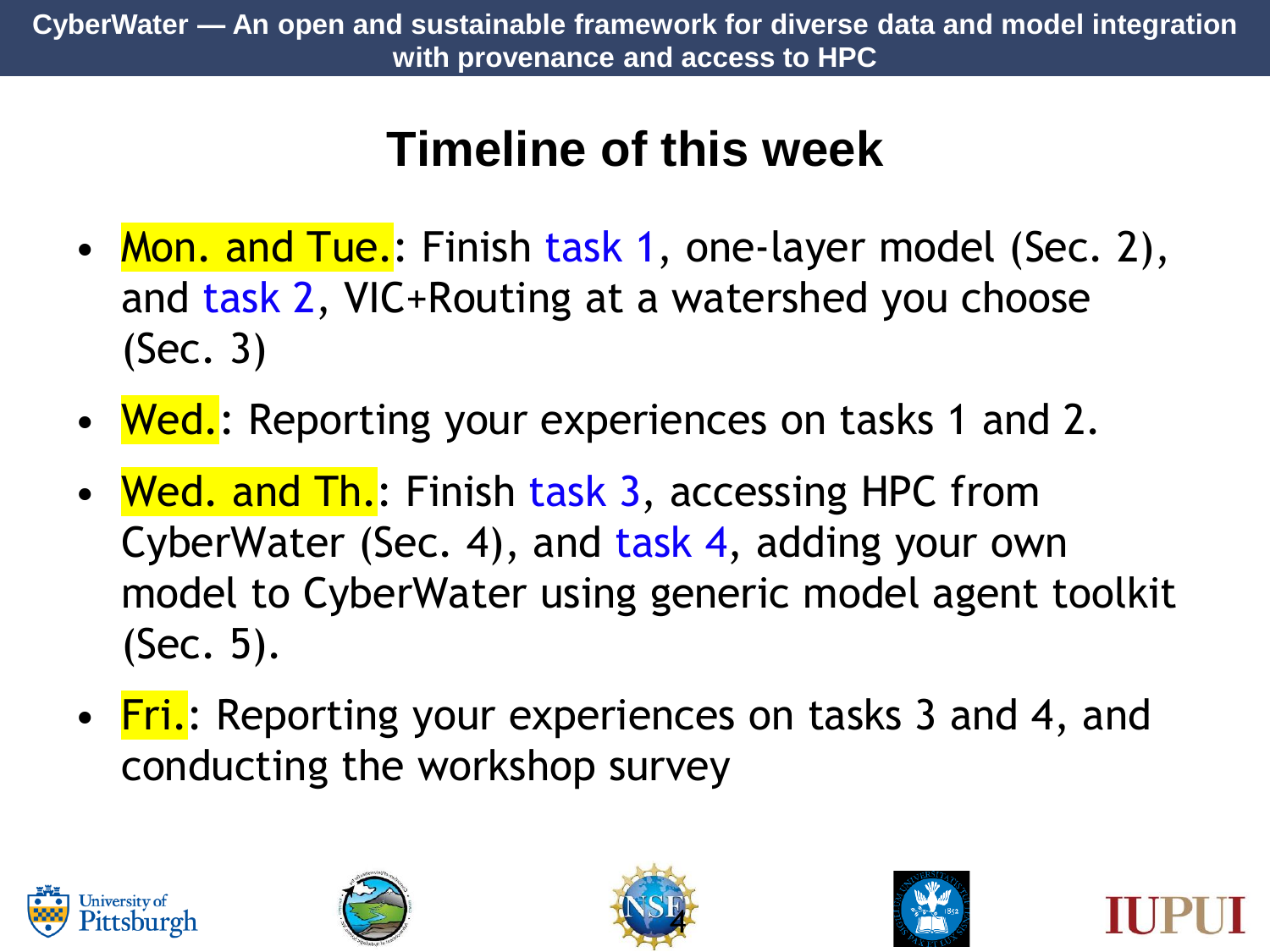# **Office hours**

- Mon. Th.: 5-6:30pm (EST): <https://pitt.zoom.us/j/94284871930> (passcode: cyberwater)
- PhD students Daniel Luna (Pitt) and Ranran Chen (IUPUI), and UG Ryan Young (PITT) will provide technical help on your questions and problems encountered during your testing activities
- If you cannot attend the office hours but have questions and need help, please email:

Daniel: [DEL47@pitt.edu](mailto:DEL47@pitt.edu)

Ranran: [ranrchen@iu.edu](mailto:ranrchen@iu.edu)

Ryan: [RSY3@pitt.edu](mailto:RSY3@pitt.edu)

• They will arrange a time to help you individually through zoom meetings or emails outside the office hours.







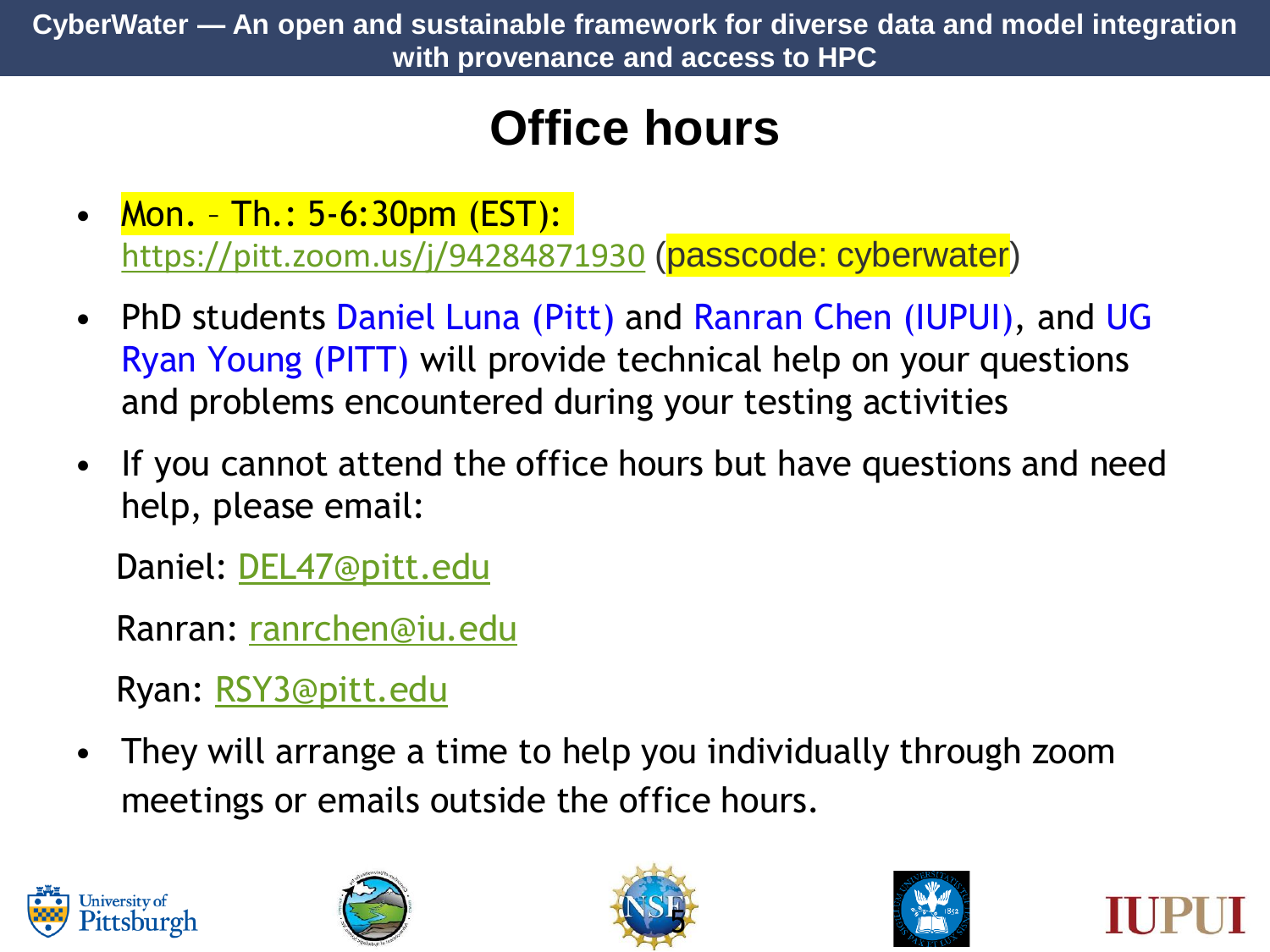#### **Relationships between generic model agent toolkit and their functions**





Pittsburgh



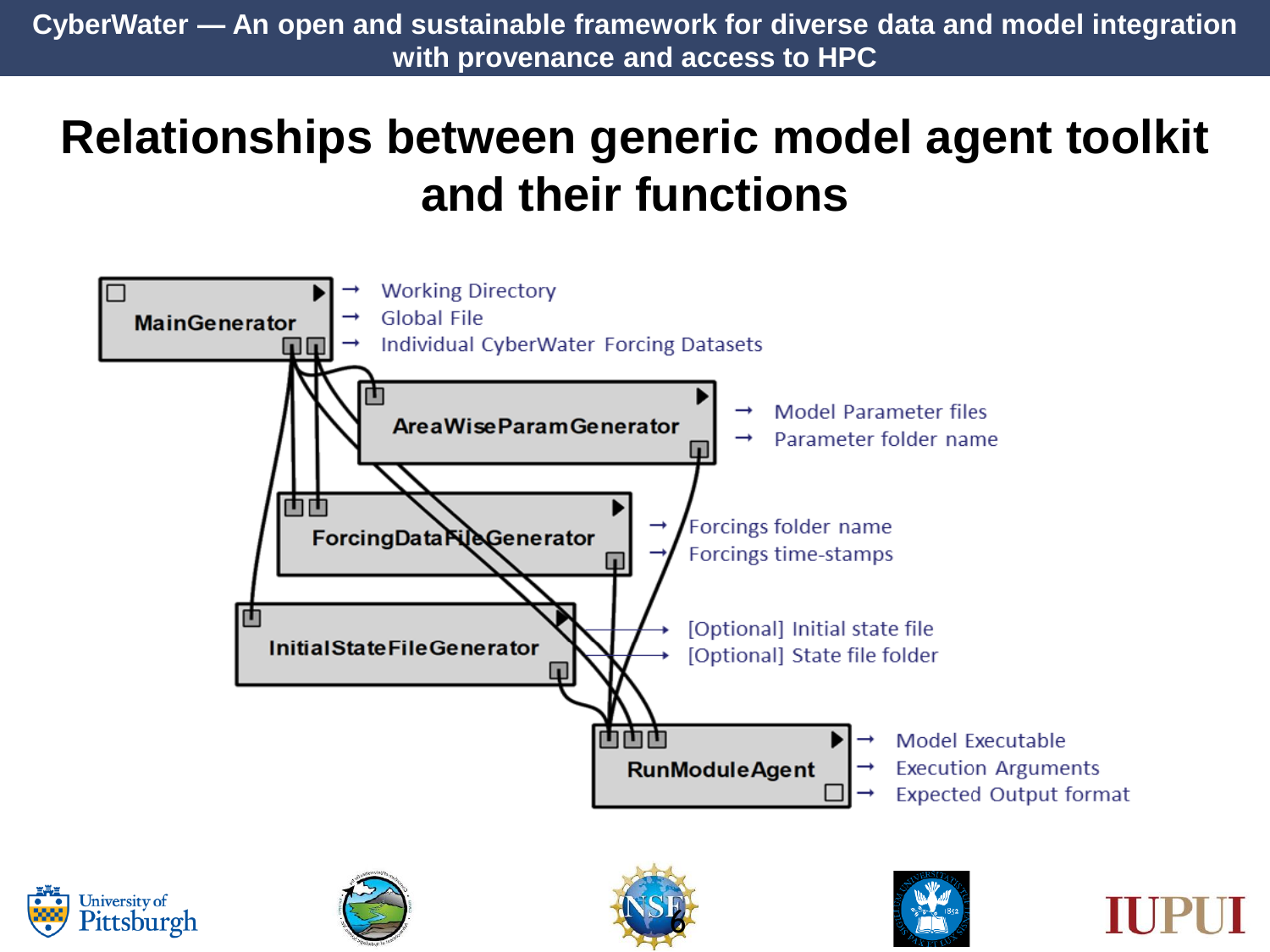#### **One-layer water balance model**



Water balance equation:

 $ppt - ET - Q = \Delta W$ 

#### Inputs:

- **Precipitation (ppt) time series**
- **PET time series where**  $ET = \beta \cdot PET$
- Parameters related to infiltration function
- Soil properties
- Initial soil moisture level

#### Outputs:

- **ET** time series
- Surface runoff  $(Q)$  time series
- Soil moisture content (W) time series







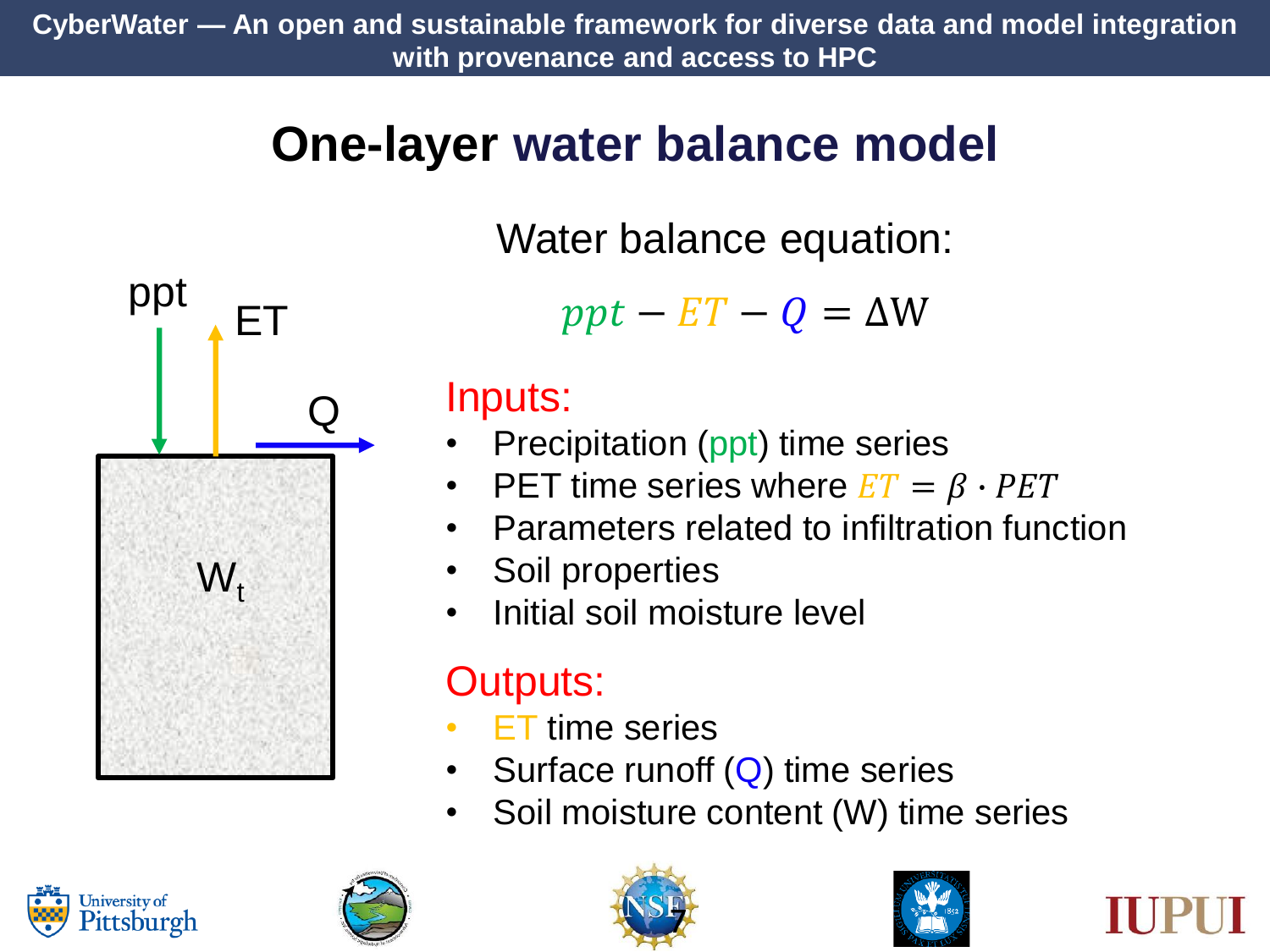# **Brief self-introduction**

- Background in hydrology and hydrological modeling
- Experiences with computer programing and other computer related skills
- Research interests and dissertation topic
- Year of graduate study in Ph.D. program if a GS, and adviser
- Anything else you'd like to share …